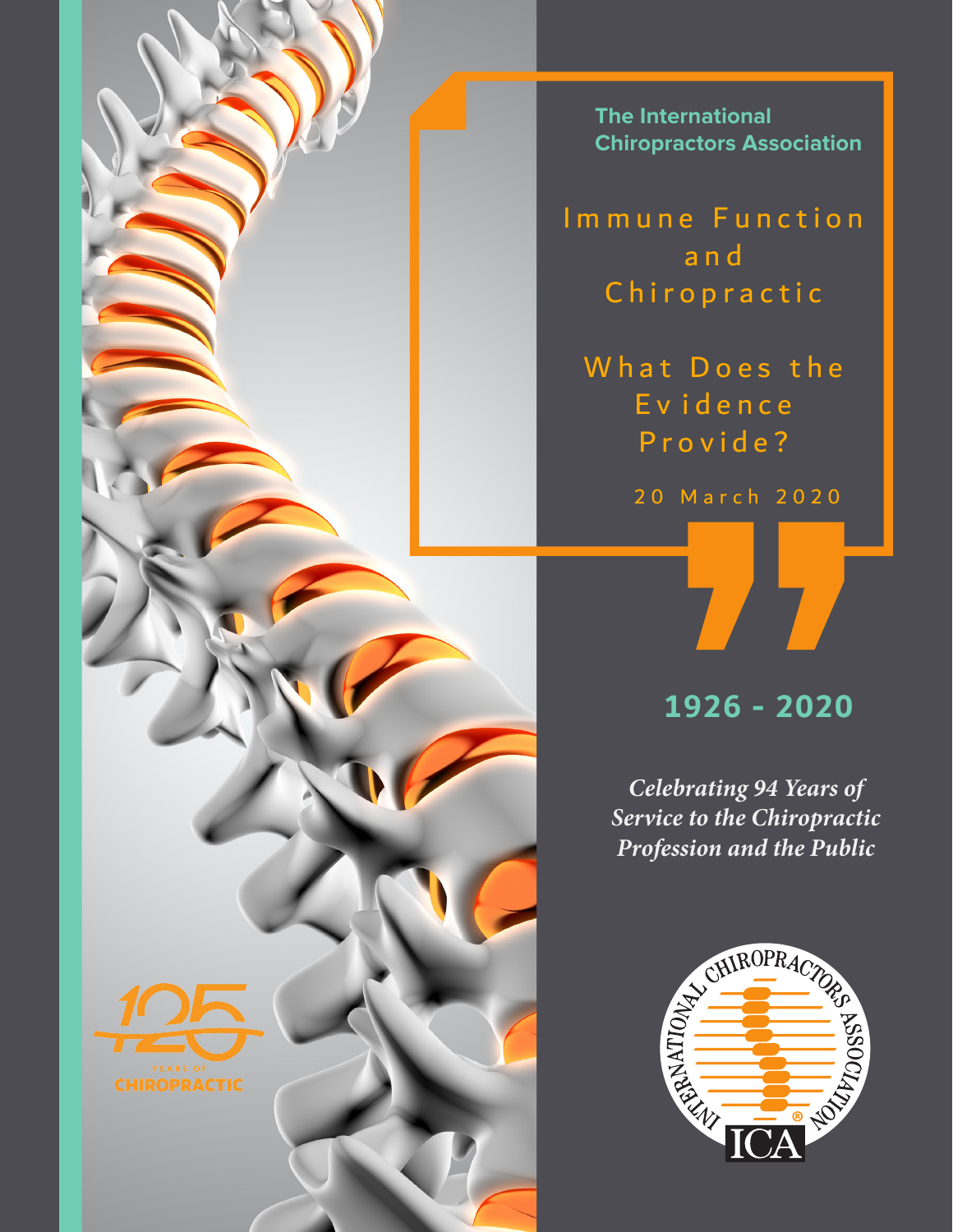# **Immune Function and Chiropractic – What Does the Evidence Provide?**

### **Introduction**

"Scientific advances are predicated on new knowledge that is robust and reliable and that serves as a solid foundation on which further advances can be built." [1]

Evidence and observation have since the inception of caregiving driven the decision making of care givers. As caregiving became medicine, and now has evolved into health care, experts in health research have established a methodology known as evidence-based medicine or evidence-based health care to describe the ideal process of clinical decision making by health care professionals. Almost simultaneous to this was the promotion of meta-analysis and systematic reviews as methods of gathering the evidence on a topic and drawing quality conclusions. One of the great challenges with the promotion of systematic review has been the almost singular focus on examining randomized controlled trials and eliminating all other peer reviewed published studies from the pool of papers to be evaluated. In fact, one paper cited in this report started with a body of evidence of more than 1,300 articles and eliminated all but 8 to use in their systematic review.

David L. Sackett, the modern founder of Evidence-Based Health provided clarity to the intention. An evidence-based practice, "…aims at integrating individual clinical expertise with the best available external clinical evidence from systemic research and patient values.[2]

Every day, a million times a day, chiropractors make evidence-informed decisions with their patients. As a result, about a million times a day, safe, effective chiropractic care is provided world-wide.

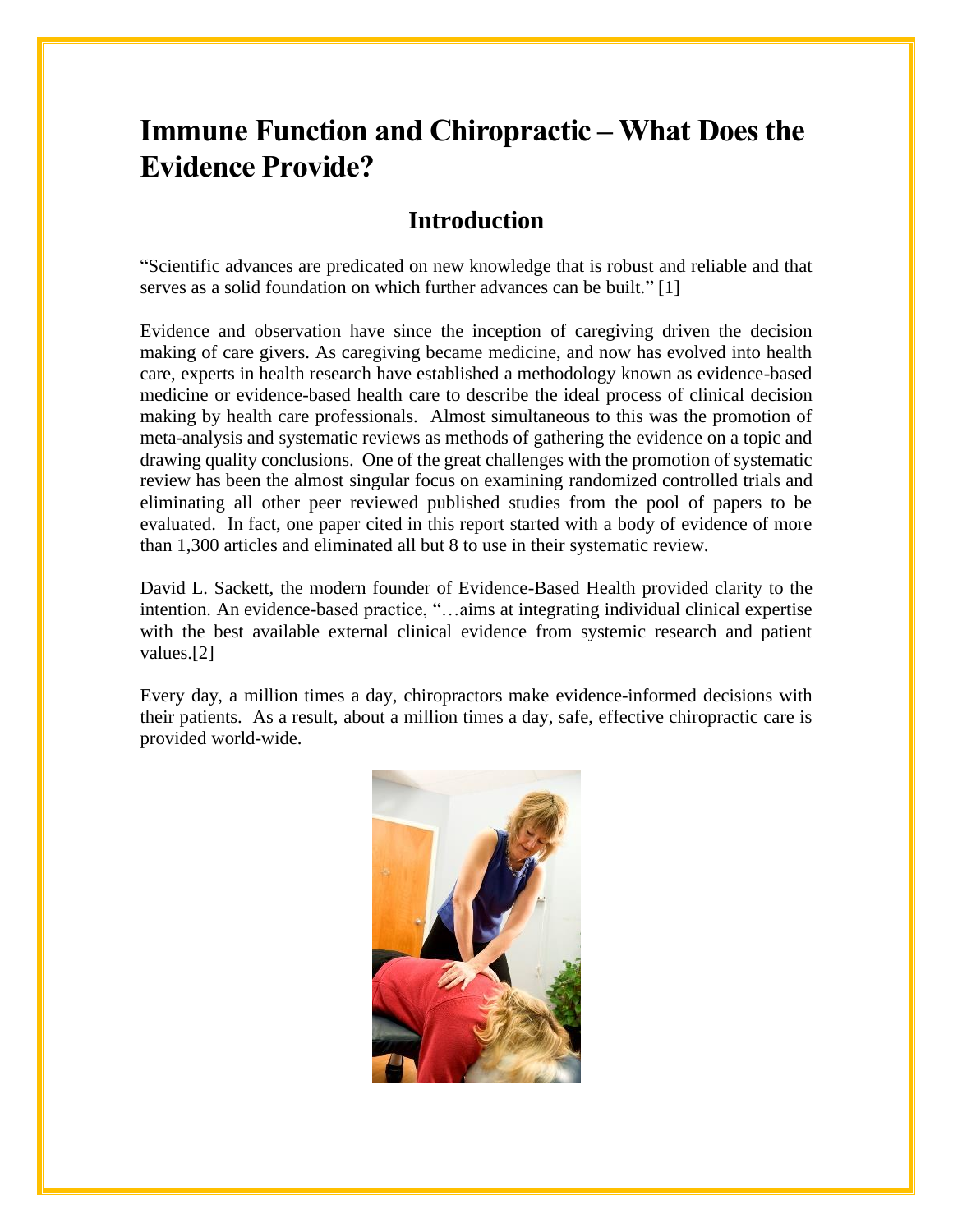**Page 2 of 15 - Immune Function and Chiropractic** 





Dr. B.J. Palmer Founder of the International Chiropractors Association

*"Medicine is the study of disease and what causes man to die.* 

*Chiropractic is the study of health and what causes man to live."* 

### **COVID-19 and the Need for Research**

Stanford researcher, John P.A. Ioannidis stated, "The current coronavirus disease, Covid-19, has been called a once-in-a-century pandemic. But it may also be a once-in-a-century evidence fiasco. At a time when everyone needs better information, from disease modelers and governments to people quarantined or just social distancing, we lack reliable evidence… ". [3]

The Coronavirus-19 Global Pandemic, the need for fact-based, peer reviewed information, and the International Chiropractors Association (ICA) affirmation to the global chiropractic community that subluxation-based chiropractic practice is scientific and evidence-based, brings together several key points:

- 1. Research is essential to improving access to chiropractic as displayed in the recently completed 10 year chiropractic study by the US Department of Defense which confirmed that chiropractic to improve key fitness characteristics among active duty service personnel with low back pain and could lead to improve military readiness in such individuals.[4] As a result TRICARE is looking to expand access to chiropractic.
- 2. There is an urgent need to expand significantly the level of research funding available to US chiropractic institutions for basic and clinical research.
- 3. Many chiropractic peer reviewed publications are not PubMed Indexed and need to be for ease of information gathering both inside and outside the chiropractic community.
- 4. A lack of research evidence is not proof of a lack of benefit.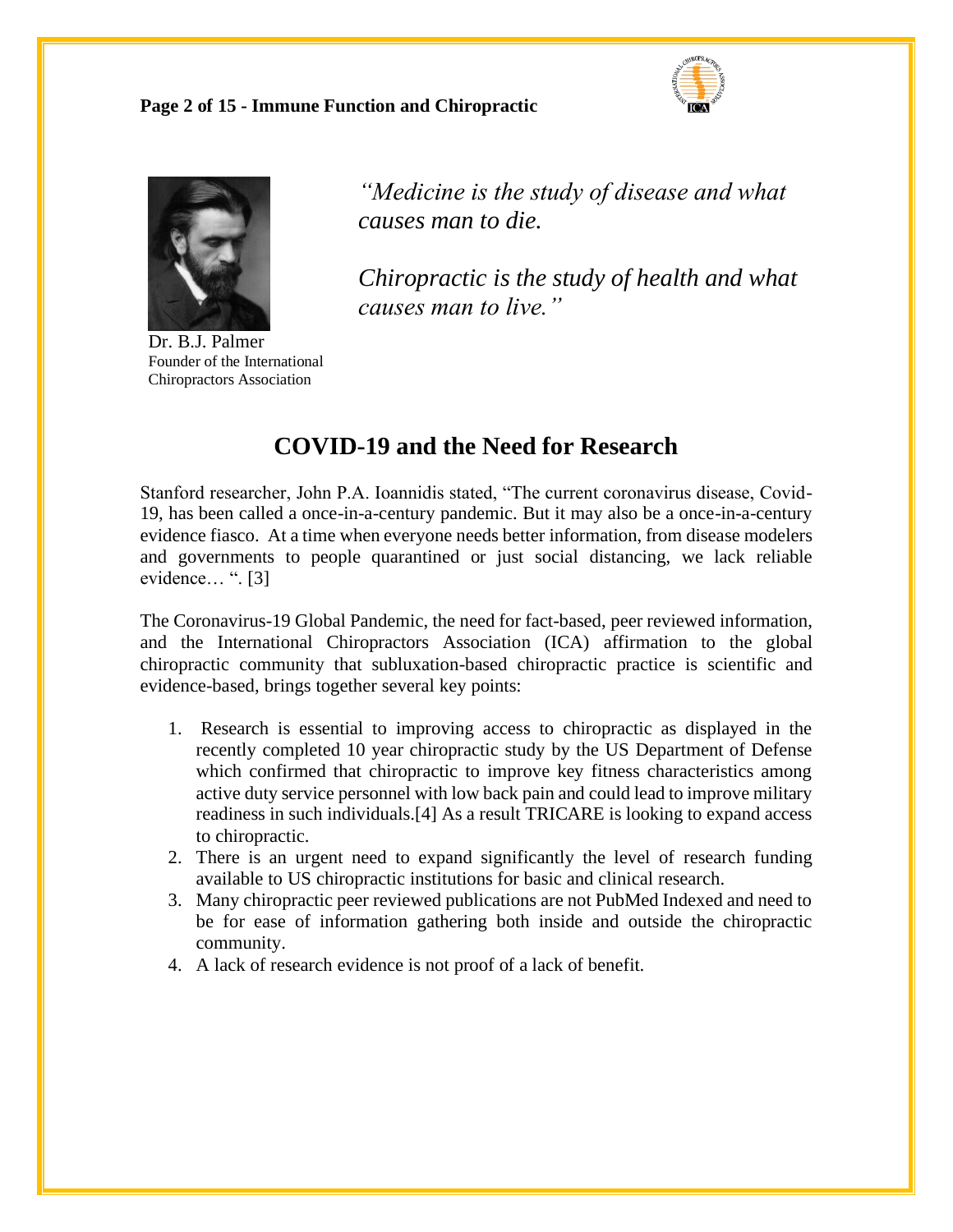

# **Coronavirus 19 (COVID-19) is so New there is No Credible Scientific Evidence to Support any Type of Treatment**



As of March 2020, there are no cures for COVID-19 accepted in the scientific community. There are no recognized cures in conventional medicine or alternative health approaches for COVID-19. There are no vaccines, no drugs, no natural remedies, no alternative therapies that have been tested and the outcomes peer reviewed to meet any credible evidence-based standard in science. This includes chiropractic.

The ICA has previously provided clear reminders to its members of the importance of not advertising in any form the suggestion that chiropractic can cure, treat, prevent, or mitigate COVID-19 because the evidence to substantiate such a claim does not exist.

The evidence does not exist because the research on COVID-19 and chiropractic has not been conducted, just as it has not been conducted on most other treatment options that might be considered as potentially helpful or for potential 'off label use'. At present there are 44 clinical trials registered with clinicaltrials.gov for COVID-19. Not even one is for any non-drug, non-biologic approach. Answers for scientific questions never asked through research will never be answered with any credibility.

## **If Chiropractic Cannot Cure or Prevent, COVID-19, Then Why Talk Immune Function?**

The conversation about immune function is bigger than just COVID-19 infection alone. The ICA has been clear that no claims can be made about COVID and chiropractic.

The conversation that all the experts in public health have been promoting is to use every means available to support one's immune system during the pandemic. (Adequate sleep, good nutrition, frequent hand washing with soap, etc.) There are other factors to consider as well. For example, the stress every member of the public, first responders, and health care professionals are feeling as a result of the changes in our everyday lives from the global pandemic. This stress is creating unprecedented levels of anxiety, and fear in some. Scientific evidence has validated that long-term exposure to stress negatively effects the immune system.

The issue of anxiety and stress has become so prevalent that the Centers for Disease Control and Prevention (CDC) and the National Institutes of Health (NIH) have begun promoting information to the public. From the CDC's website "Stress during an infectious disease outbreak can include: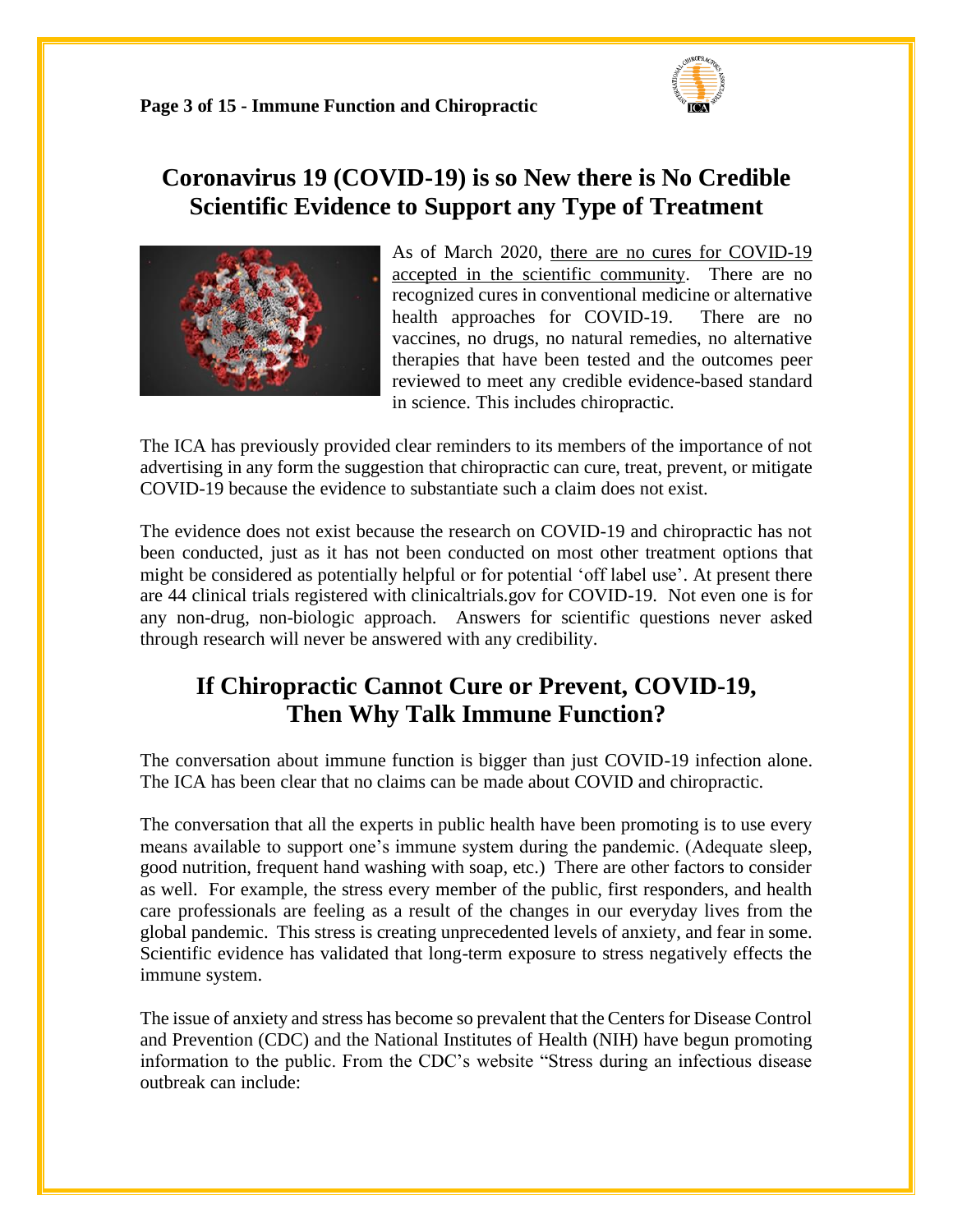

#### **Page 4 of 15 - Immune Function and Chiropractic**

- Fear and worry about your own health and the health of your loved ones
- Changes in sleep or eating patterns
- Difficulty sleeping or concentrating
- Worsening of chronic health problems
- Increased use of alcohol, tobacco, or other drugs

Among the recommendations to support oneself through the stress includes, 'take care of your body'.[5] "Psychological conditions, such as stress or depression, are known to compromise immune defenses and increase the likelihood of infections."[6]

Wayne Jonas, MD in his book, *How Healing Works*, wrote about the principles of healing, "In condition after condition, system after system, and person after person, I found three common factors that induced healing:

- (1) the rituals that helped a person have a meaningful experience,
- (2) the support of the whole person, and
- (3) the regular stimulation of a biological response.

The specific treatments and agents used varied by person, culture, theory, and place, but the processes were the same. Whole systems science showed us that a person is an ecosystem – more like a garden to be cultivated than a car to be fixed."[7]

**Chiropractic supports the whole person**. Vitalistic chiropractors address more than just the mechanics of the spine.

*"While other professions are concerned with changing the environment to suit the weakened body, chiropractic is concerned with strengthening the body the practice is concerned with strengthening the body* Dr. B.J. Palmer to suit the environment."

### **Immune Function**

"*The overall function of the immune system is to prevent or limit infection…The immune system can distinguish between normal, healthy cells and unhealthy cells by recognizing a variety of "danger" cues called danger-associated molecular patterns (DAMPs). Cells may be unhealthy because of infection or because of cellular damage caused by non-infectious agents like sunburn or cancer. Infectious microbes such as viruses and bacteria release another set of signals recognized by the immune system called pathogen-associated molecular patterns (PAMPs)… When the immune system first recognizes these signals, it responds to address the problem. If an immune response cannot be activated when there is sufficient need, problems arise, like infection. On the other hand, when an immune*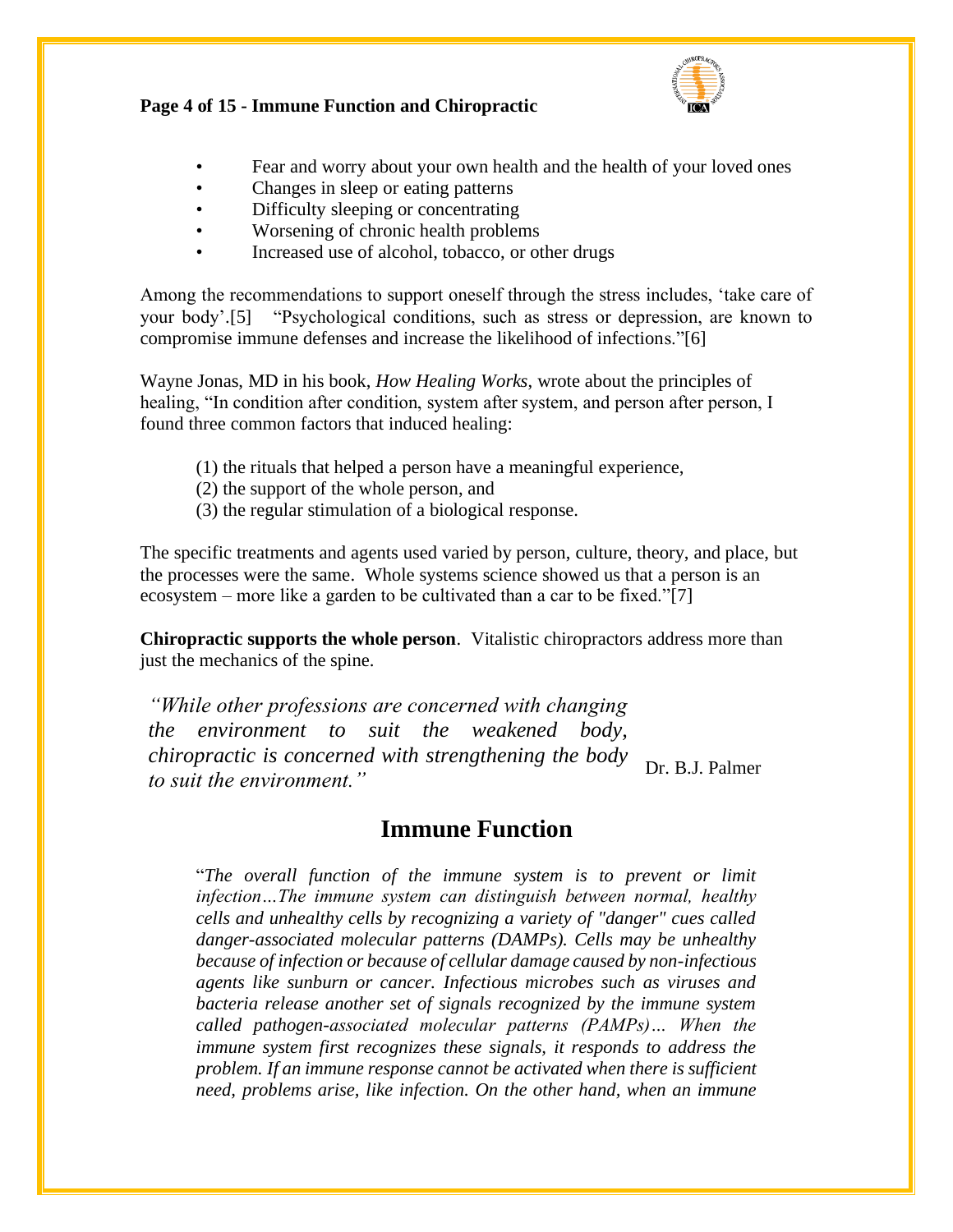

#### **Page 5 of 15 - Immune Function and Chiropractic**

*response is activated without a real threat or is not turned off once the danger passes, different problems arise, such as allergic reactions and autoimmune disease.* 

*The immune system is complex and pervasive…All immune cells come from precursors in the bone marrow and develop into mature cells through a series of changes that can occur in different parts of the body*."[8]

**Two Pillars of the Immune System** The Immune system is built upon two pillars – the innate immunity and adaptive immunity (sometimes referred to as acquired immunity.[9- 12]

**Innate Immunity** is the nonspecific first line of defense in our immune system. Innate has not been sensitized by external actions such as previous infections of vaccinations. It is not stimulated by specific antigens.

**Adaptive Immunity**, sometimes referred to as acquired or specific immunity is a subset of the immune system that develops very specialized responses as a result of exposure to pathogens. The system creates immunological memory to create an enhanced response to protect if the same pathogen exposure happens at a subsequent time. The adaptive immune system sometimes has challenges distinguishing between harmful and harmless foreign molecules, which is associated with conditions such as hay fever or seasonal allergies.

**What is measured to study immune function?** Researchers conducting scientific investigation start with a theory or hypothesis and determine what can be measured to gather valid information to answer whether the theory or hypothesis has merit. In looking at immune function, the below are a snapshot of measurements that are used in research to measure related to immunity.

1. T-lymphocytes (T-cells) are often used in studies to evaluate the immune response.[5] T-Cells are "important players in the adaptive arm of the immune system." Because the central nervous system (CNS) is an immune-privileged site, immune response in the CNS are relatively restricted. The unique nature of the communication between the CNS and the immune system can be observed, for example, in the dialog between the CNS an T-cells."[13]

2. "Chemokines are chemotactic cytokines that control cell migration and cell positioning throughout development, homeostasis, and inflammation. The immune system, which is dependent on the coordinated migration of cells, is particularly dependent on chemokines for its function. Not only do chemokines guide immune effector cells to sites of infection or inflammation, but they also coordinate interactions between immune cells. By doing so, chemokines promote interactions between the innate and adaptive immune systems, thus shaping and providing the necessary context for the development of optimal adaptive immune responses."[14]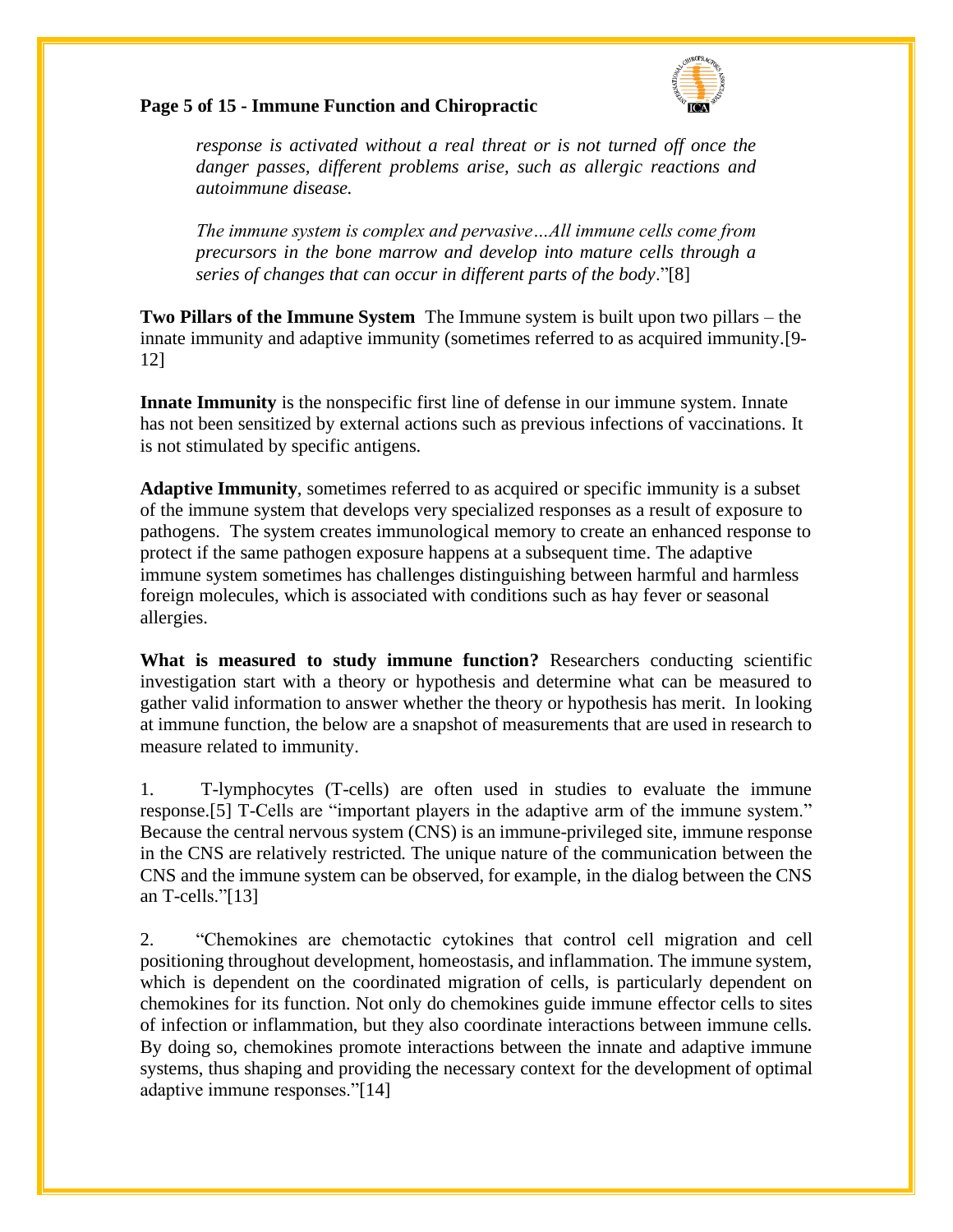#### **Page 6 of 15 - Immune Function and Chiropractic**



3. Neuropeptides expression has been studied extensively. More than 10,000 papers have been published as a result. Neuropeptides are short sequences of amino acids that function either directly or indirectly to modulate synaptic activity. In addition, neuropeptides may also function as primary neurotransmitters.[15] Recent research findings point to the role of "neuropeptide in immune functions"[6]

4. Substance P (SP) is a neuropeptide that is released from sensory nerve endings and is widely present in nerve fibers. SP acts on bones and related tissues by binding to receptors, thereby regulating bone metabolism, cartilage metabolism, and fracture healing. SP, a signaling substance, is recognized by both the immune system and the nervous system.[16]

5. Cytokine interleukin 2 (IL 2) is pivotal in T-cell dependent immune responses. There are well established protocols to utilize IL 2 assessment to study ability of T-cell to become activated.[17]

## **Chiropractic and the Nervous System**

A professional librarian conducted a systematic literature of seven databases. Only 18 controlled studies were evaluated based on the *a priori* criteria.The effects of high velocity, low amplitude spinal manipulation were evaluated. An association between the spinal manipulation and the autonomic nervous system was confirmed through multiple measurers. The authors noted a need for high-quality studies that include patients, well characterized for pain duration and outcome measure baseline values and address the relation between changes in neurophysiology and pain.[18]

In a study of 21 young men with cervical pain and shoulder stiffness but without abnormalities in neck-to-shoulder MR images and without history of any prior treatments were evaluated. An MRI examination of the neck to shoulder area was conducted on all patients. The MR images were used as a reference for the anatomical locations of cervical muscles in the PET imaging. After spinal manipulation, PET imaging was conducted, cervical muscle tension was measured bilaterally at the superior part of the trapezius muscle using a tissue hardness meter and the mean value of three measurements were recorded. Salivary amylase levels were also measured for each subject using an amylase monitor to evaluate changes in autonomic nervous system (ANS) function.

The researchers "observed metabolic changes in the brain and skeletal muscles, as well as reductions in subjective pain, muscle tension, and salivary amylase, after spinal manipulation intervention. These results may be associated with reduced sympathetic nerve activity, suggesting that spinal manipulation induces a kind of relaxation similar to that achieved by biofeedback. The brain response to spinal manipulation may reflect the psychophysiological relaxation that accompanies reduced sympathetic nerve activity.[19]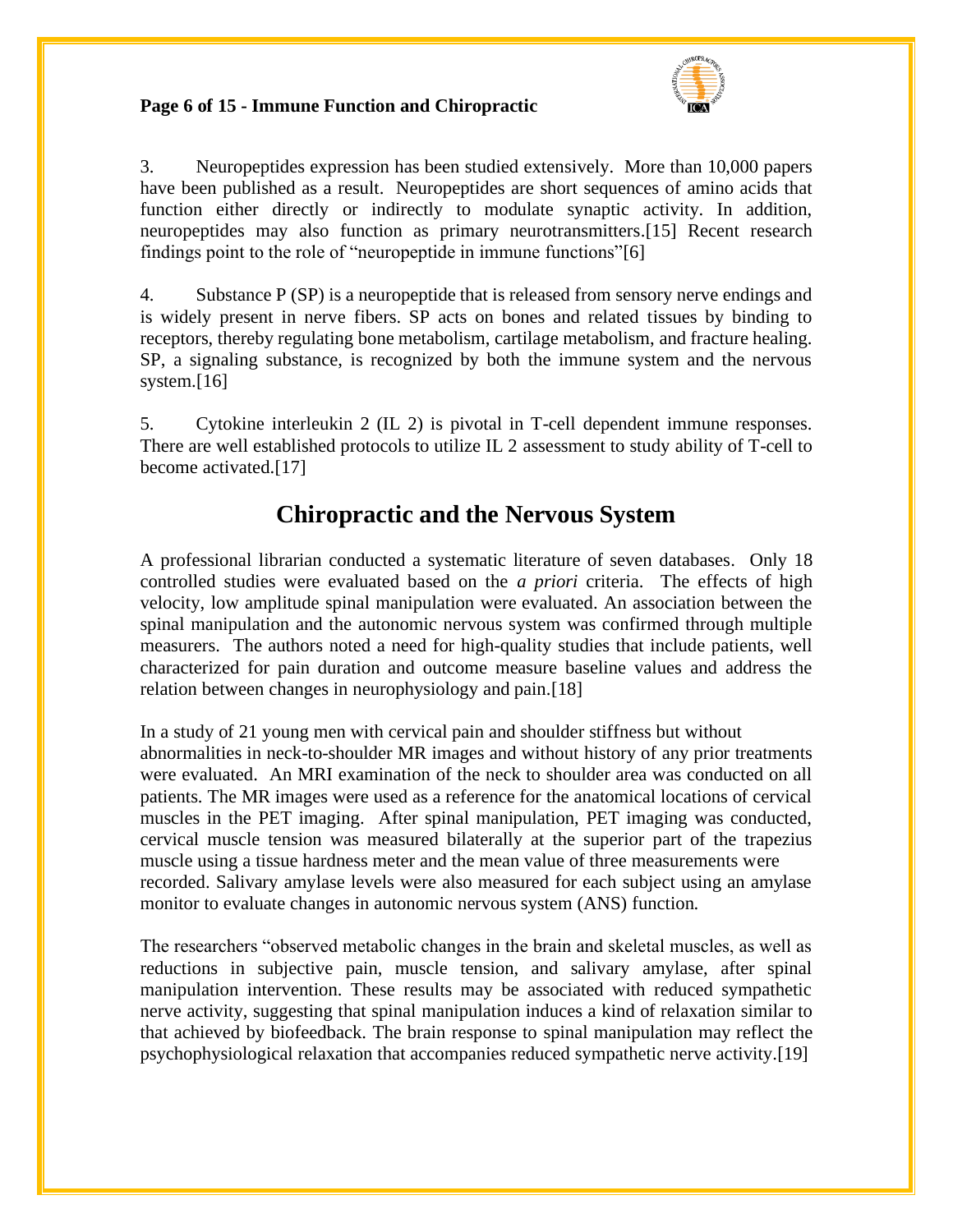

#### **Page 7 of 15 - Immune Function and Chiropractic**

A 2005 basic science review of chiropractic summarized the state of the science in several areas including the nervous system response to chiropractic spinal manipulation. The review confirmed that between 1997 and 2005 the basic science body of evidence confirming a relationship between chiropractic spinal manipulation and the central nervous system. They concluded, basic science studies support chiropractic theory that spinal subluxation and spinal manipulation impact neurologic function. In addition, the interdependence of nervous, endocrine, and immune systems has been discussed here. These studies suggest mechanisms by which spinal influences may mediate a clinically significant impact on immune function [20]

### **The Nervous System and the Immune System**

**The Nervous System and the Immune System Cross-Talk** "Considerable evidence has mounted to support active communication between the nervous system and the immune system. The nervous system, including the brain and the peripheral divisions can either stimulate or inhibit various activities of both the innate and adaptive immune systems. Conversely, the immune system, through the release of cytokines, can influence the activity of the nervous system. Several excellent reviews have addressed the subjects of nervous and immune system "cross-talk" in great detail. Very recently, however, several peptides, recognized initially for their neural or neuroendocrine signaling functions have been shown to exhibit potent antimicrobial activity. This discovery signals the possibility that the nervous system, through utilization of these peptides, has the capacity to deliver antiinfective agents directly to innervated sites localized with great spatial specificity and delivered rapidly. The nervous and neuroendocrine systems, in principle, have the potential to serve a direct immune function."[21]

The aforementioned Cramer, et. Al, 2005 review notes, "The central nervous system and immune system share modulator and receptor mechanisms by which the two systems communicate. Their interaction maintains both basal and stress-related homeostasis through two major pathways: the systemic sympathetic nervous system (SNS) and hypothalamic-pituitary-adrenal (HPA) axis... The immune system is now thought to be 'tuned' by contrasting neural influences…When internal or external influences disturb homeostasis, both the SNS and HPA axis are activated, thereby increasing the peripheral levels of catecholamines and glucocorticoids to restore the steady state of the internal milieu. The review notes the most extensive body of science regarding chiropractic and the immune system at the time was by Brennan. Two noted findings were that that a single spinal manipulation "enhanced polymorphonuclear cell activity that was associated with a slight, but statistically significant, rise in plasma substance P." In another study they found patients presenting with neuromusculoskeletal complaints had reduced numbers of circulating natural killer cells; but these cells were not functionally impaired.[20]

A 2018 article reporting on the study design of clinical trial designed to provide knowledge regarding the underlying mechanisms of the effects of Spinal manipulation provided the following analysis of the evidence: "Chiropractic care including spinal manipulative therapy (SMT) has been found to be a safe, effective and cost-effective non-invasive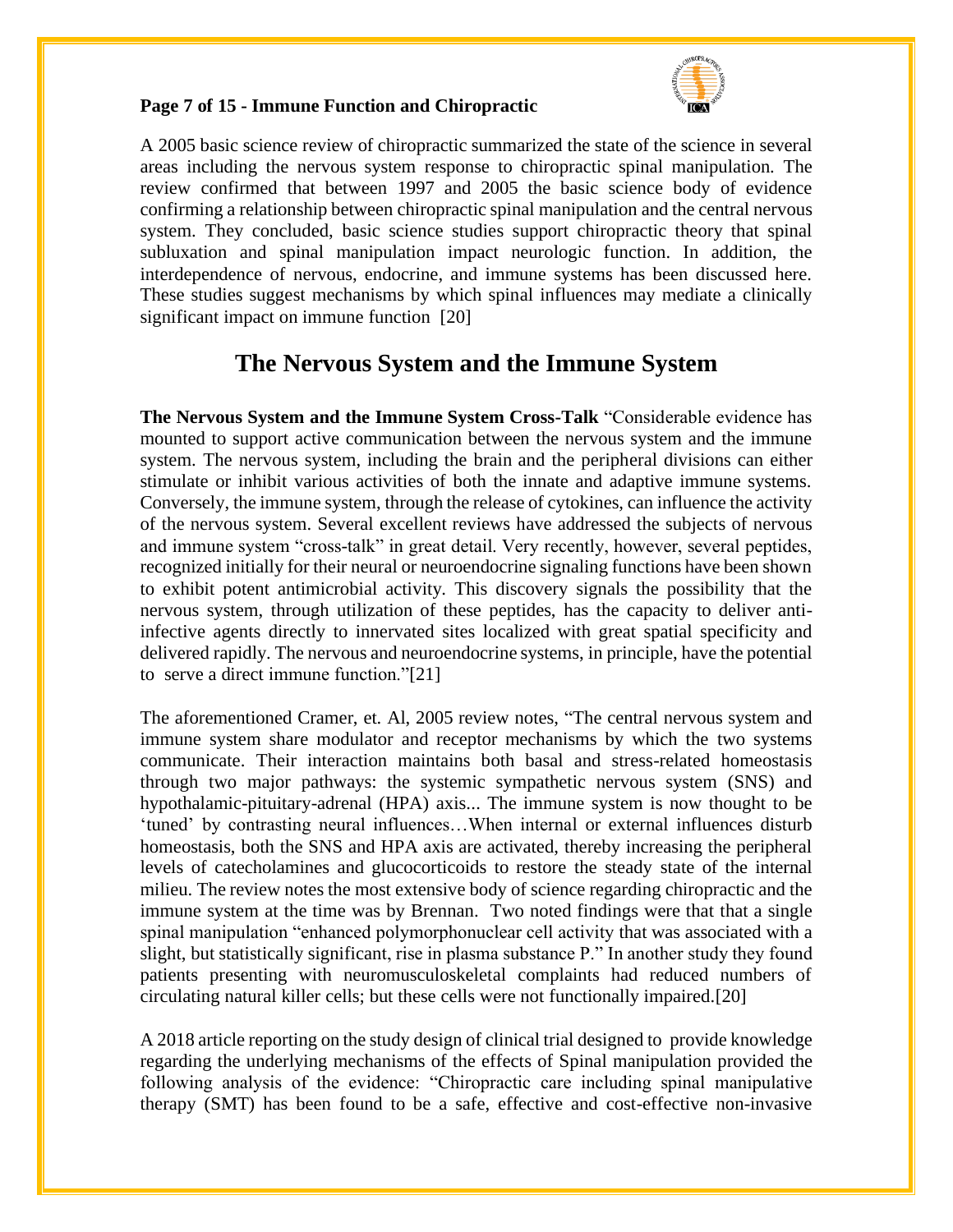

#### **Page 8 of 15 - Immune Function and Chiropractic**

treatment for some types of spinal pain. SMT has both local and regional pain reducing effects as well as central nervous system effects such as a general reduction of pain sensitivity. SMT is thought to decrease pain by mechanically affecting muscular and joint function (i.e. normalizing muscle tone and improving joint mobility). However, recent experimental research has suggested that SMT may also be influencing the incoming /ascending pain signals (local nociceptive input affecting dorsal horn excitability or temporal summation) and/or the excitability of the central pain regulating mechanisms. A systematic review concluded that short-term sympathetic upregulation can be found with SMT, regardless of the spinal area being treated. This raises the question of whether the pain reducing effect of SMT is associated with a modulation of autonomic nervous system (ANS) activity."[22]

### **Scientific Evidence**

## **Chiropractic, Spinal Manipulation, and Adjustment**

ICA is issuing this report and will continue adding to this list of studies that may be of interest to our members and the greater chiropractic community at large. The following studies include a review of the literature on the effects of spinal adjustment (manipulation) on immune function. The list also includes those studies in which biomarkers which also play a role in immune function are studied.

1. **Neuroimmunomodulation and a Possible Correlation with Musculoskeletal System Function** From 1989 – "There is an increasing body of evidence that the nervous system is capable of modulating the immune response. Receptors for neuromodulators and neurohormones have been found on human T lymphocytes. Activation of these receptors can be stimulatory or inhibitory depending on the neuroactive substance. The immune system may be able to communicate with the nervous system using neuromodulators and neurohormones secreted by lymphocytes. Sympathetic innervation of lymphoid tissues is not restricted to blood vessels and smooth muscle, but directly supplies lymphocytes and blood precursor cells. It is theorized that spinal fixations may adversely affect the immune response through somatosympathetic reflexes. Spinal manipulation can correct the spinal fixations and may eliminate the adverse effects of somatosympathetic reflexes."[23]

2. **A Literature Review sought to determine the effects of spinal manipulation on biochemical markers** in humans and establish the level of evidence for changes in biochemical biomarkers. Spinal Manipulation (SM), defined as a high-velocity, lowamplitude thrust technique. Among the outcome measured sought were neuropeptides (neurotensin, oxytocin, SP) (2) inflammatory (TNF, IL) and (3) endocrine (cortisol, epinephrine, nor-epinephrine, leutinizing hormone) biomarkers from any body fluids (blood/urine/saliva). After removal of duplications, 1217 citations were screened. That was culled down to 96 abstracts screened, 45 full-text articles were assessed for eligibility. And a total of 8 trials included in the review.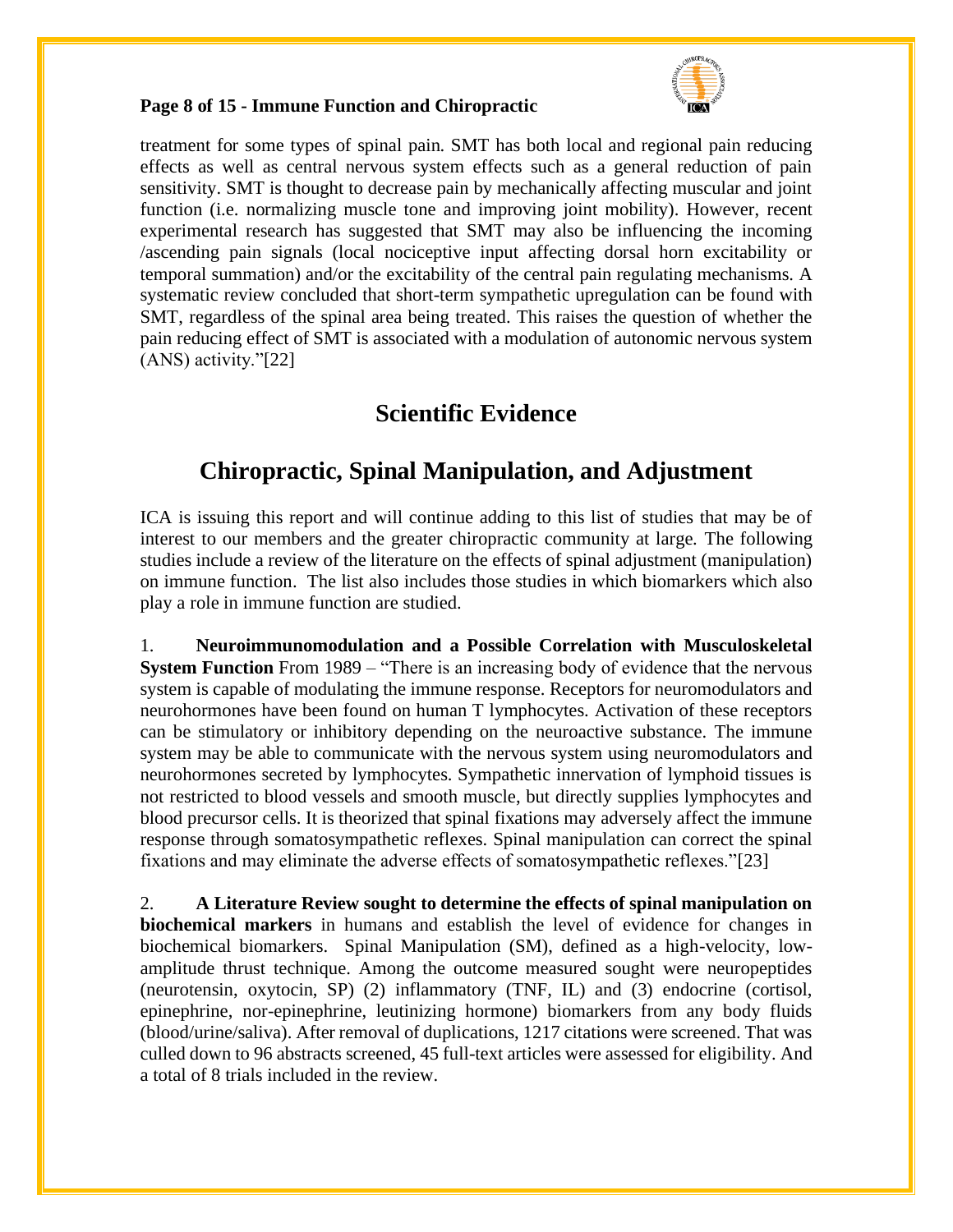

#### **Page 9 of 15 - Immune Function and Chiropractic**

The review found the studies varied in study design, quality, and outcomes. The conclusion after the review was that a moderate level of evidence existed in the eight studies which found that spinal manipulation influences various biomarkers typically identified as ones not only involved in pain perception/modulation but also play an important role in inflammation, tissue healing and immune response. Studies in the review found that Spinal Manipulation influences various biochemical markers. Spinal Manipulation can increase Substance P, neurotensin, oxytocin and interleukin levels and may influence cortisol levels post-intervention.[24]

3. **Low Back Pain and the production of Chemokines**. In a study evaluating the role of inflammation in nonspecific low back pain, an assessment of the production of migratory nociceptive chemokines, and sE-selectin (which activates endothelial cell production) in patients with acute and chronic low back pain before and after spinal manipulation with a single high velocity low amplitude manipulative thrust to the involved segment in the lumbosacral region was conducted. Six adjustments were provided over a span of two weeks with the single thrust and no other additional treatment modalities. The 3-armed study was completed by 19 patients with acute low back pain; 23 with chronic low back pain; and 21 asymptomatic volunteers.

There were differences in mediators both within their own start and finish measures as well as between groups. Researchers documented significant differences existing in the levels of the studied chemokines between low back pain patients and the asymptomatic controls. Several of the chemokines studied were significantly augmented in acute low back pain patients when compared to the control patients. The production of one of the measured chemokines, CCL4, was significantly higher in the acute low back pain patients than the chronic low back pain patients at baseline, while the other measurements were not significantly different. Conversely, while the plasma content of sE-selectin varied somewhat between groups, compared with controls, the levels were not significantly different in the acute low back pain group but were significantly elevated in the chronic low back pain group. The outcomes after the two-week intervention period found that the mean chemokine production declined across the board in both groups of low back pain patients while remaining essentially unchanged in the asymptomatic group. The spinal manipulation protocol had no statistically significant effect on the sE-selectin production which remained significantly elevated in chronic low back pain patients and unchanged in the acute patients. This is the first step in evaluating the effect of chiropractic on chemokines and sE-selectin and what the changes may or may not mean in relation to both the inflammatory markers and immune system function. One of the still unanswered questions is whether the decline in certain chemokines production after spinal manipulation produces an immune response that provides a statistically significant level of protection against any or all bacterial or viral infection presentations to the body. Another unanswered question is whether or not a full adjustment, not just one thrust, provides a different response in the chemokine and sE-selectin responses.[25]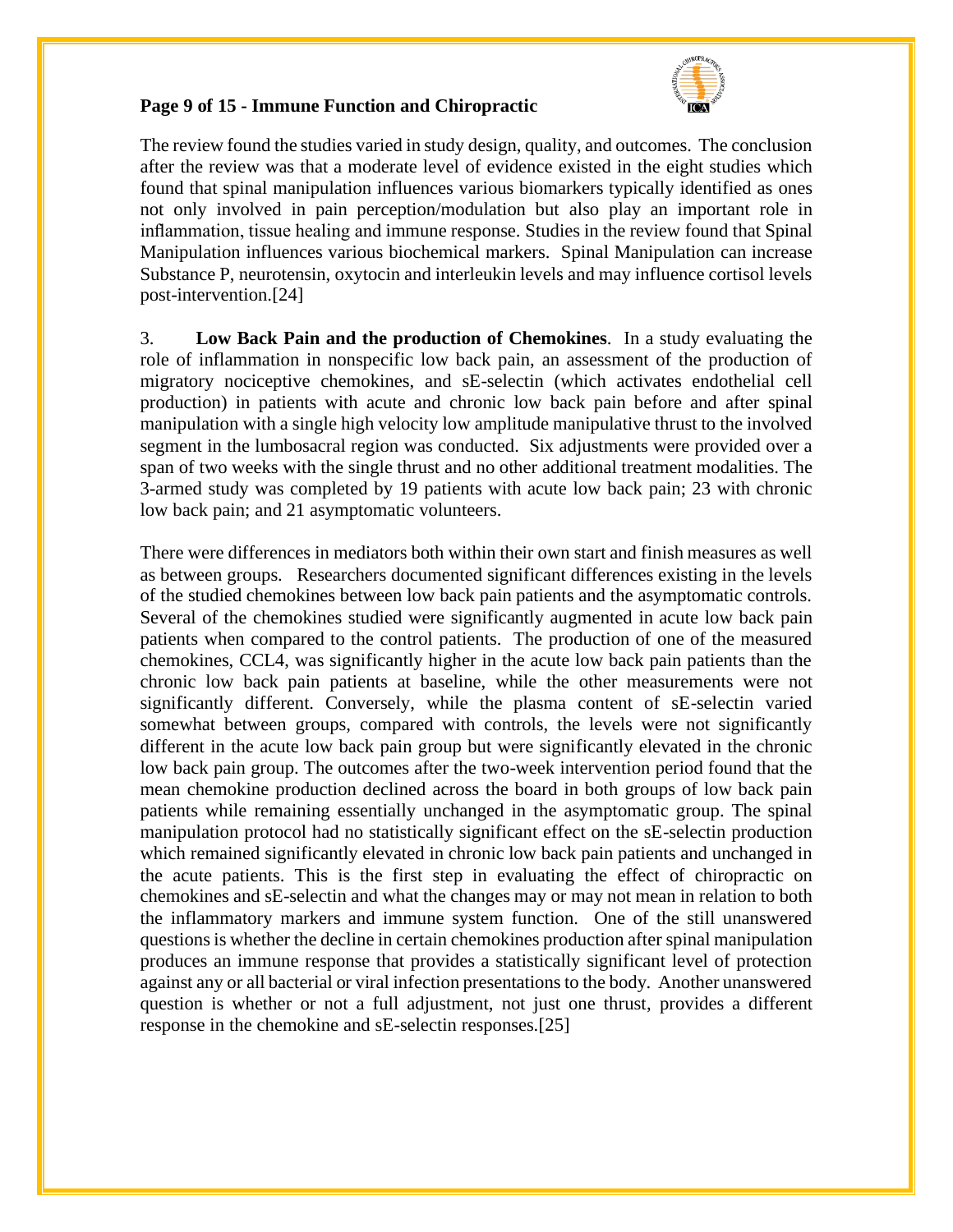

#### **Page 10 of 15 - Immune Function and Chiropractic**

4. **Measuring Biomarkers for Pain before and after chiropractic care in female patients with acute non-specific mechanical neck pain**. Twenty-eight female patients aged 20 to 45 years with acute non-specific mechanical neck pain (NS-MNP) participated in the study. Of these, 13 subjects were randomly assigned to the experiment arm, and 15 to the control group which received a sham manipulation. The objective of the study was to determine if a consistent biochemical response or change in neuropeptide or cortisol serum concentrations occurred after cervical spinal manipulation. While the cortisol levels did not change significantly in either group after the cervical spinal manipulation; there was a significant increase in three of the neuropeptides of interest (oxytocin, neurotensin, and orexin). It is postulated that spinal manipulation may be capable of modulating these biomarkers. [26]

**5. Spinal Manipulation effect on interleukin-2 production**. The study measured the effect of spinal manipulation on selected parameters of the immune response. The study had three arms – the control group, a group that received spinal manipulation with cavitation (the audible release); and spinal manipulation without cavitation. The goal was to gather knowledge not only on the immune response, but also to determine if cavitation provides a measurable difference in outcomes. The outcomes of the study included a statistically significant increase in the production of IL-2 in both of the arms of the study in which patients received spinal manipulation relative to baseline and to the control group at 20 minutes post adjustment. An increase in IL-2 was also found 2 hours later. There were no differences between the two adjustments arms, meaning that cavitation did not appear to change the outcomes. In this study as with many others, the authors state, "the biological mechanisms associated with spinal manipulation are poorly understood." The authors also stated that earlier studies have demonstrated increased activity of the innate immune response components following a single spinal manipulation. The authors concluded that a single high velocity, low amplitude thrust to the thoracic spine of asymptomatic subjects causes a significant enhancement in IL-2 secretion in vitro.[17]

6. **Spinal Manipulative Thrust Reduces Inflammatory Cytokines.** In a study of 64 asymptomatic subjects, were separated into three arms of the study, one to receive a single adjustment of the thoracic spine. The second group was a sham manipulation and the third was a venipuncture control. The authors stated, "the present study supports the hypothesis that the spinovisceral reflex effect can encompass functional activity of the immune system. We believe this to be the first report to demonstrate that a single manipulative thrust to an aberrant vertebral motion segment in the upper thoracic spine of asymptomatic subjects results in downregulation of the capacity of human leukocytes for the production of proinflammatory cytokines induced by lipopolysaccharide (LPS) induced inflammatory response in invitro, in control subjects submitted to multiple venipunctures, became augmented." The authors concluded there is a time dependent attenuation of LPS-induced production of the inflammatory cytokines unrelated to systemic levels of Substance P after spinal manipulative thrust. The central mechanism of action was not known.[27]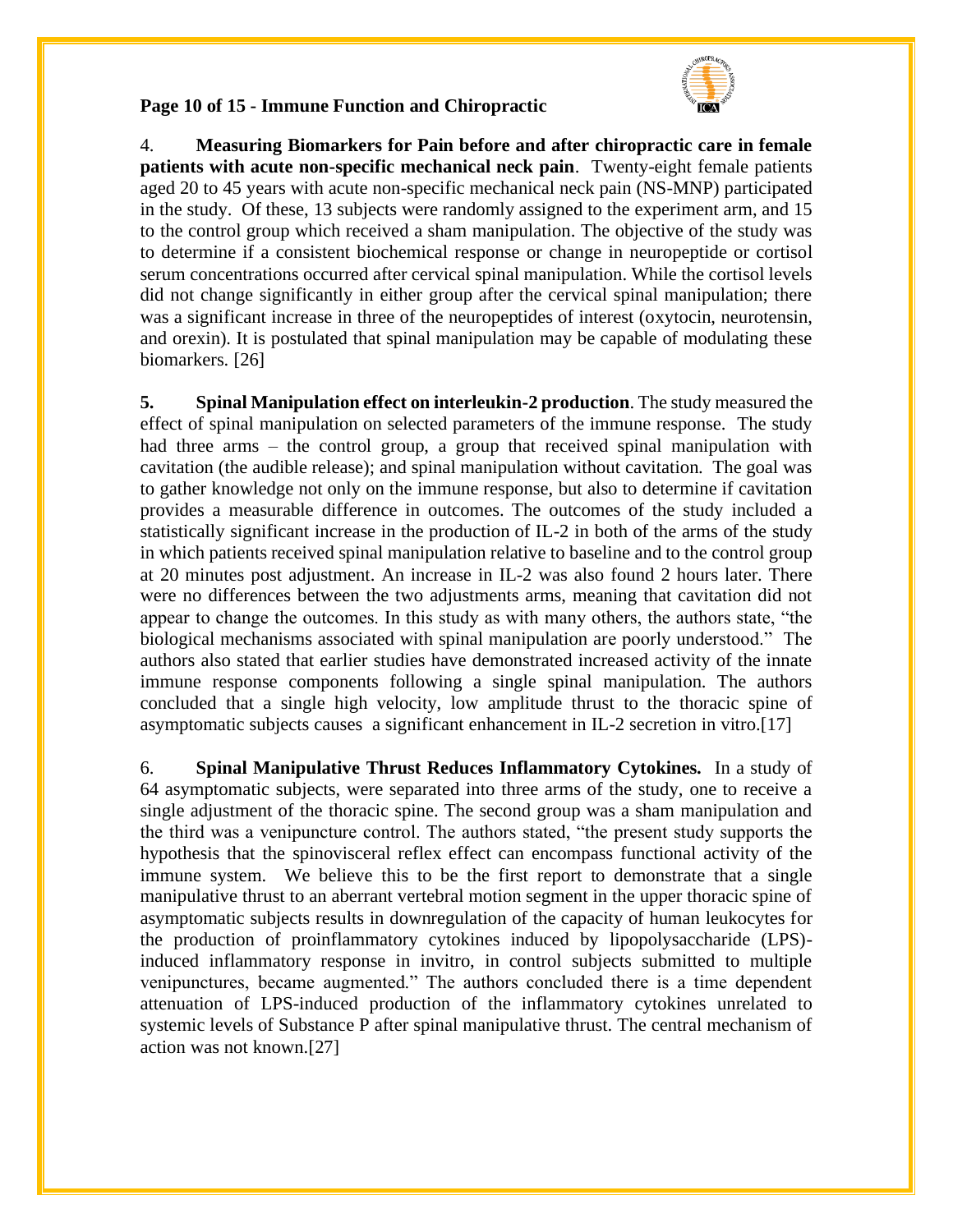

#### **Page 11 of 15 - Immune Function and Chiropractic**

### **Anecdotal Evidence is Still Evidence**

It is important to remember that the first forms of evidence, the precursor to formal research, is observation and anecdotal evidence. The observation that those who use chiropractic regularly and do not become ill with colds, flu, and other community shared illnesses is frequent within the profession and should not be ignored. It should instead lay the groundwork for a multi-site research study conducted within ICA Affiliated Chiropractic Colleges to study the whole person, all systems within the body and the health outcomes over time with regular chiropractic care. In this type of study, qualitative and quantitative analysis can take place, including the effects on the immune system. We cannot leave the study of immune function to small, well intentioned studies looking at a single spinal manipulation. We need a replication of what happens in chiropractic routinely. A secondary opportunity is practice-based research networks that can gather credible data for the development of peer-reviewed journal reports.

No discussion of immune function and chiropractic can be complete without including the history of chiropractic during the 1918 influenza outbreak known commonly as the Spanish Flu.

## **The 1918 Influenza History**

Chiropractors are all taught the history of chiropractic including the account prepared by Wayne R. Rhodes, DC in writing about the history of chiropractic in the state of Texas. While this is not a scientific paper, it was published by Dr. Rhodes' peers in the Texas Chiropractic Association.

 "The 1917 - 1918 influenza epidemic swept silently across the world bringing death and fear to homes in every land. Disease and pestilence, especially the epidemics, are little understood even now and many of the factors that spread them are still mysterious shadows, but in 1917-1918 almost nothing was known about prevention, protection, treatment or cure of influenza. The whole world stood at its mercy, or lack of it."

He continues, "Chiropractors got fantastic results from influenza patients…" The statistics speak for themselves: In 1918, a time when there were no validated treatments for flu, the epidemic killed millions world-wide.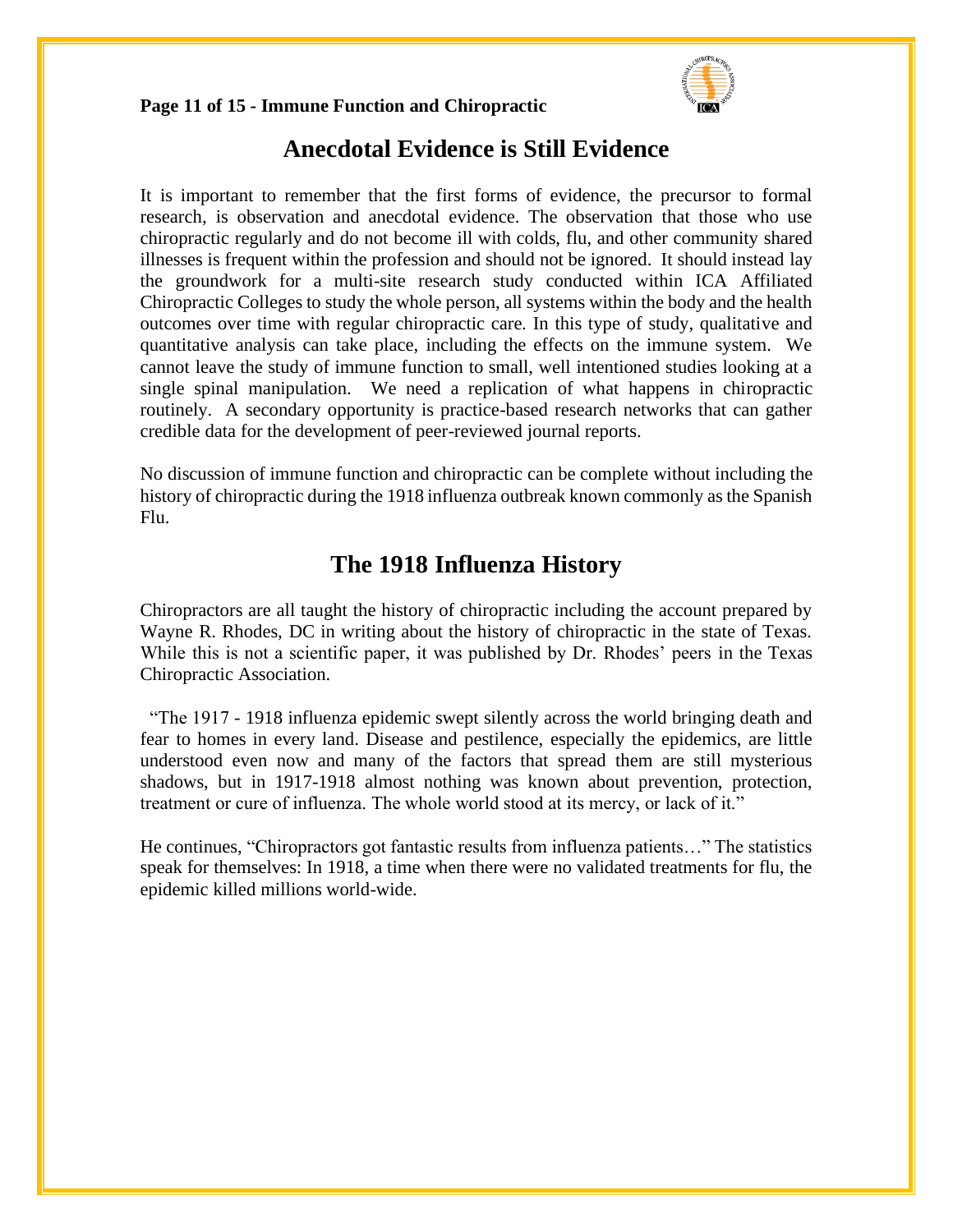

| Data Provided from the 1918 Spanish Flu Comparing Treatment/Death Numbers |                                                                                                                                   |                  |                         |                     |  |
|---------------------------------------------------------------------------|-----------------------------------------------------------------------------------------------------------------------------------|------------------|-------------------------|---------------------|--|
| <b>Location</b>                                                           | <b>Patients</b>                                                                                                                   | Deaths in        | Number of               | Deaths in           |  |
|                                                                           | <b>Treated by</b>                                                                                                                 | <b>Medical</b>   | <b>Patients Treated</b> | <b>Chiropractic</b> |  |
|                                                                           | <b>Medical</b>                                                                                                                    | <b>Patients</b>  | by Doctors of           | <b>Patients</b>     |  |
|                                                                           | Doctors (MDs)                                                                                                                     |                  | Chiropractic<br>(DCs)   |                     |  |
| Davenport, Iowa                                                           | 4,953                                                                                                                             | 274              | 1,635                   | 1                   |  |
| <b>State of Iowa</b>                                                      | 93,590                                                                                                                            | $6,116$ (1 in 15 | (Excluding              | 6                   |  |
|                                                                           |                                                                                                                                   | deaths)          | Davenport)-             |                     |  |
|                                                                           |                                                                                                                                   |                  | 4,735                   |                     |  |
| <b>State of</b>                                                           |                                                                                                                                   |                  | 3,490                   | 7                   |  |
| <b>Oklahoma</b>                                                           |                                                                                                                                   |                  |                         |                     |  |
|                                                                           | In Oklahoma, after medical doctors gave up 233 patients as lost,<br>chiropractors were called in with 208 survivors and 25 deaths |                  |                         |                     |  |
| <b>Nationally</b>                                                         |                                                                                                                                   |                  | 46394                   | 54                  |  |
| <b>New York City</b>                                                      | For every                                                                                                                         | 950              | <b>For every 10,000</b> | 25                  |  |
| <b>Influenza</b>                                                          | 10,0000                                                                                                                           |                  |                         |                     |  |
|                                                                           |                                                                                                                                   | 6400             |                         | 100                 |  |
| <b>New York City</b><br>Pneumonia                                         | For every<br>10,000                                                                                                               |                  | <b>For every 10,000</b> |                     |  |
|                                                                           |                                                                                                                                   |                  |                         |                     |  |

Chiropractic was also used in France. Dr. S.T. McMurrain (DC) provided care in the influenza ward of Base Hospital No. 84 in Perigau. The medical officer in charge during the outbreak sent all influenza patients for chiropractic adjustments. The outcomes were so impressive that Dr. McMurrain would be commissioned in the Sanitary Corps. [28]

## **Conclusion**

Chiropractic is a health care discipline which emphasizes the inherent recuperative power of the body to heal itself without the use of drugs or surgery. The practice of chiropractic focuses on the relationship between structure (primarily the spine) and function (as coordinated by the nervous system) and how that relationship affects the preservation and restoration of health. It is founded upon the principle that the body's innate recuperative power is affected by and integrated through the nervous system.

The current global health crisis surrounding the COVID-19 Pandemic has resulted in changes in our everyday lives and has created increased levels of stress and anxiety, and fear. Scientific evidence has validated that long-term exposure to stress negatively effects the immune system.

As an essential health care provider, the chiropractor is in a unique position to assist their patients during this time of heightened stress. Although there are no clinical trials to substantiate a direct causal relationship between the chiropractic adjustment and increased protection from the COVID-19 virus, there is a growing body of evidence that there is a relationship between the nervous system and the immune system. As a service to chiropractors around the world, and their patients, the ICA has committed to developing and maintaining this library of relevant scientific evidence.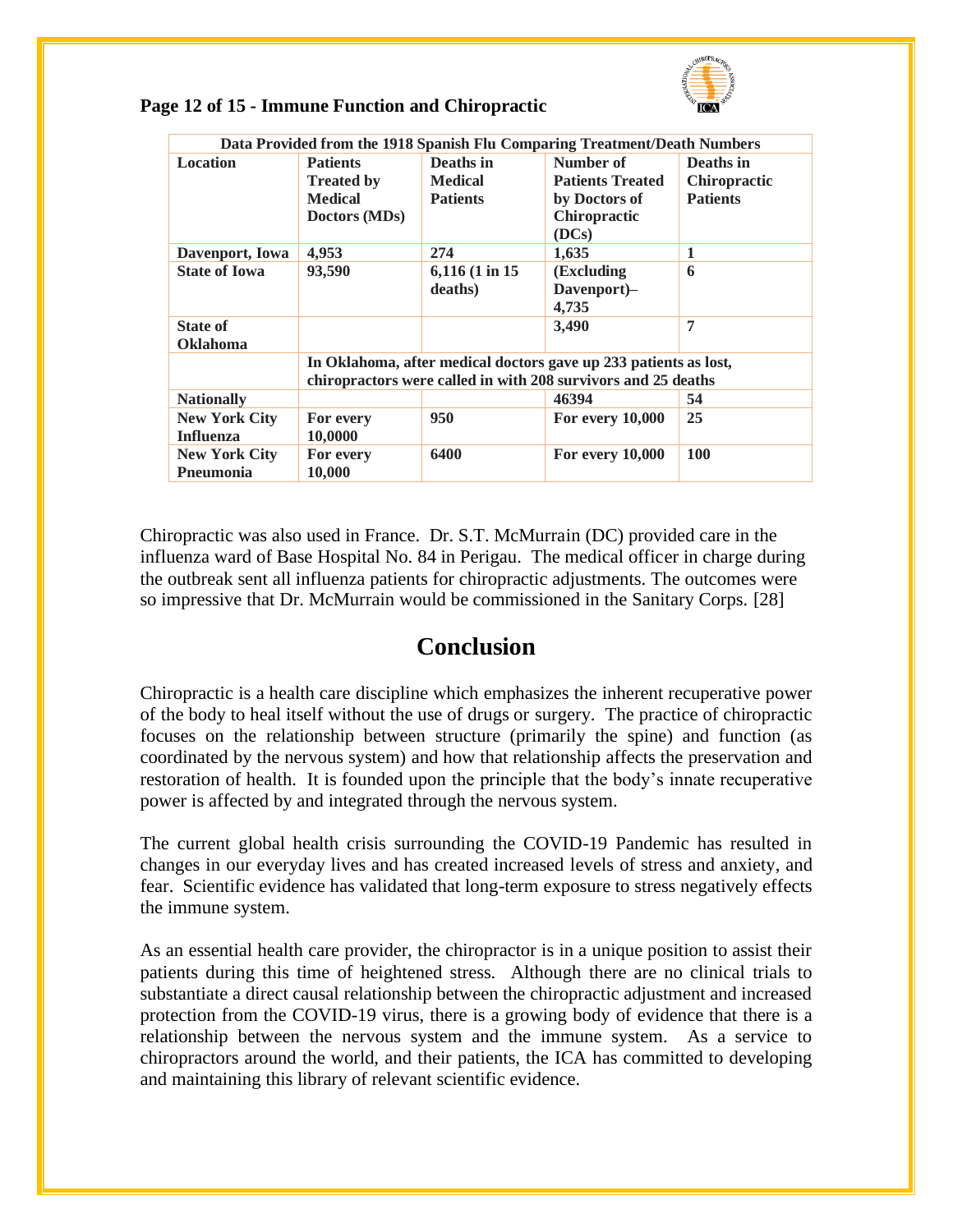### **Page 13 of 15 - Immune Function and Chiropractic**



### **The Way Forward**

The International Chiropractors Association calls upon all our colleagues within the profession to join with us in seeking greater research resources for our academic institutions. An increase in funding allotted through the current emergency pandemic appropriation and in future years will lead to the necessary clinical research required to validate the role of doctors of chiropractic in promoting health and vitality by stimulating a healthy immune response.

We call upon our policy makers and legislators world-wide to support these efforts.

The Mission of the International Chiropractors Association is to protect and promote chiropractic throughout the world as a distinct health care profession predicated upon its unique philosophy, science, and art of subluxation detection and correction. We will continue to work each day to fulfill this mission.

# **Bibliography**

- 1. Begley, C.G. and J.P. Ioannidis, *Reproducibility in science: improving the standard for basic and preclinical research.* Circ Res, 2015. **116**(1): p. 116-26.
- 2. Al-Almaie, S.M. and N.A. Al-Baghli, *Evidence based medicine: an overview.* J Family Community Med, 2003. **10**(2): p. 17-24.
- 3. Ioannidis, J.P.A., *A fiasco in the making? As the coronavirus pandemic takes hold, we are making decisions witout reliable data*, in *COVID-19*. 2020: STATNews.
- 4. Corporation, S.o.t.D.o.D.a.t.R., *Final Report to Congressional Defense Committees -Chiropractic Clinical Trials*, U.D.o. Defense, Editor. 2019, US Government: Washington, DC. p. 12.
- 5. Prevention, C.f.D.C.a. *Manage Anxiety & Stress*. 2020 March 14, 2020 [cited 2020 March 18, 2020]; A plain language discussion of managing stress with links to other information.]. Available from: https://www.cdc.gov/coronavirus/2019 ncov/prepare/managing-stress-anxiety.html?CDC\_ AA\_refVal=https%3A%2F%2Fwww.cdc.gov%2Fcoronavirus%2F2019 ncov%2Fabout%2Fcoping.html.
- 6. Wheway, J., et al., *A fundamental bimodal role for neuropeptide Y1 receptor in the immune system.* J Exp Med, 2005. **202**(11): p. 1527-38.
- 7. Jonas, W.B., *How healing works : get well and stay well using your hidden power to heal*. First edition. ed. 2018, California: Lorena Jones Books, and imprint of Ten Speed Press. ix, 326 pages.
- 8. National Instititute of Allergey and Infectious Diseases, N.I.o.H. *Immune System Research - Overview of the Immune System*. Immune System Research 2013 December 30, 2013 [cited 2020 March 18]; Available from: <https://www.niaid.nih.gov/research/immune-system-research>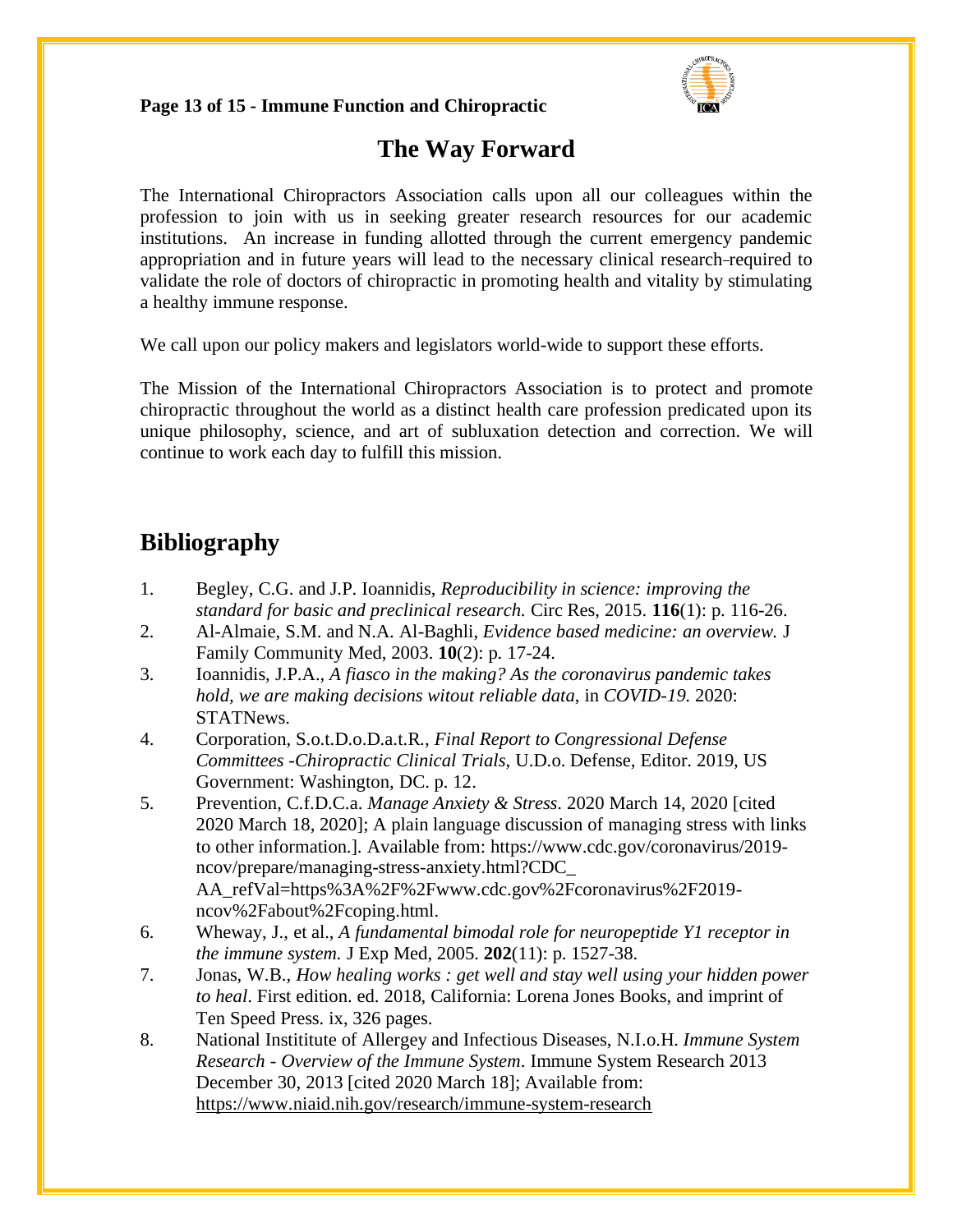

# **Page 14 of 15 - Immune Function and Chiropractic**

|     | https://www.niaid.nih.gov/research/immune-system-overview<br>https://www.niaid.nih.gov/research/immune-response-features<br>https://www.niaid.nih.gov/research/immune-cells<br>https://www.niaid.nih.gov/research/immune-tolerance<br>https://www.niaid.nih.gov/research/immune-system-disorders |
|-----|--------------------------------------------------------------------------------------------------------------------------------------------------------------------------------------------------------------------------------------------------------------------------------------------------|
| 9.  | https://www.niaid.nih.gov/research/research-frontiers-immune-system<br>Turvey, S.E. and D.H. Broide, Innate immunity. J Allergy Clin Immunol, 2010.<br>125(2 Suppl 2): p. S24-32.                                                                                                                |
| 10. | Li, G., et al., Coronavirus infections and immune responses. J Med Virol, 2020.<br>92(4): p. 424-432.                                                                                                                                                                                            |
| 11. | Margulies, D.H., J. Jiang, and K. Natarajan, Structure and Function of Molecular<br>Chaperones that Govern Immune Peptide Loading. Subcell Biochem, 2019. 93: p.<br>321-337.                                                                                                                     |
| 12. | Lee, H.S. and Y. Belkhadir, Damage Control: Cellular Logic in the Root Immune<br>Response. Cell Host Microbe, 2020. 27(3): p. 308-310.                                                                                                                                                           |
| 13. | Schwartz, M., Protective autoimmunity as a T-cell response to central nervous<br>system trauma: prospects for therapeutic vaccines. Prog Neurobiol, 2001. 65(5):<br>p. 489-96.                                                                                                                   |
| 14. | Sokol, C.L. and A.D. Luster, The chemokine system in innate immunity. Cold<br>Spring Harb Perspect Biol, 2015. 7(5).                                                                                                                                                                             |
| 15. | Li, C. and K. Kim, Neuropeptides. WormBook, 2008: p. 1-36.                                                                                                                                                                                                                                       |
| 16. | Li, F.X., et al., The Role of Substance P in the Regulation of Bone and Cartilage<br>Metabolic Activity. Front Endocrinol (Lausanne), 2020. 11: p. 77.                                                                                                                                           |
| 17. | Teodorczyk-Injeyan, J.A., et al., Enhancement of in vitro interleukin-2 production<br>in normal subjects following a single spinal manipulative treatment. Chiropr<br>Osteopat, 2008. <b>16</b> : p. 5.                                                                                          |
| 18. | Wirth, B., et al., Neurophysiological Effects of High Velocity and Low Amplitude<br>Spinal Manipulation in Symptomatic and Asymptomatic Humans: A Systematic<br>Literature Review. Spine (Phila Pa 1976), 2019. 44(15): p. E914-E926.                                                            |
| 19. | Inami, A., et al., Glucose Metabolic Changes in the Brain and Muscles of Patients<br>with Nonspecific Neck Pain Treated by Spinal Manipulation Therapy: A<br>[(18)F]FDG PET Study. Evid Based Complement Alternat Med, 2017. 2017: p.<br>4345703.                                                |
| 20. | Cramer, G., et al., Basic science research related to chiropractic spinal adjusting:<br>the state of the art and recommendations revisited. J Manipulative Physiol Ther,<br>2006. 29(9): p. 726-61.                                                                                              |
| 21. | Brogden, K.A., et al., The nervous system and innate immunity: the neuropeptide<br>connection. Nat Immunol, 2005. 6(6): p. 558-64.                                                                                                                                                               |
| 22. | Galaasen Bakken, A., et al., The effect of spinal manipulative therapy on heart<br>rate variability and pain in patients with chronic neck pain: a randomized<br>controlled trial. Trials, $2019. 20(1)$ : p. 590.                                                                               |
| 23. | Fidelibus, J.C., An overview of neuroimmunomodulation and a possible<br>correlation with musculoskeletal system function. J Manipulative Physiol Ther,<br>1989. 12(4): p. 289-92.                                                                                                                |